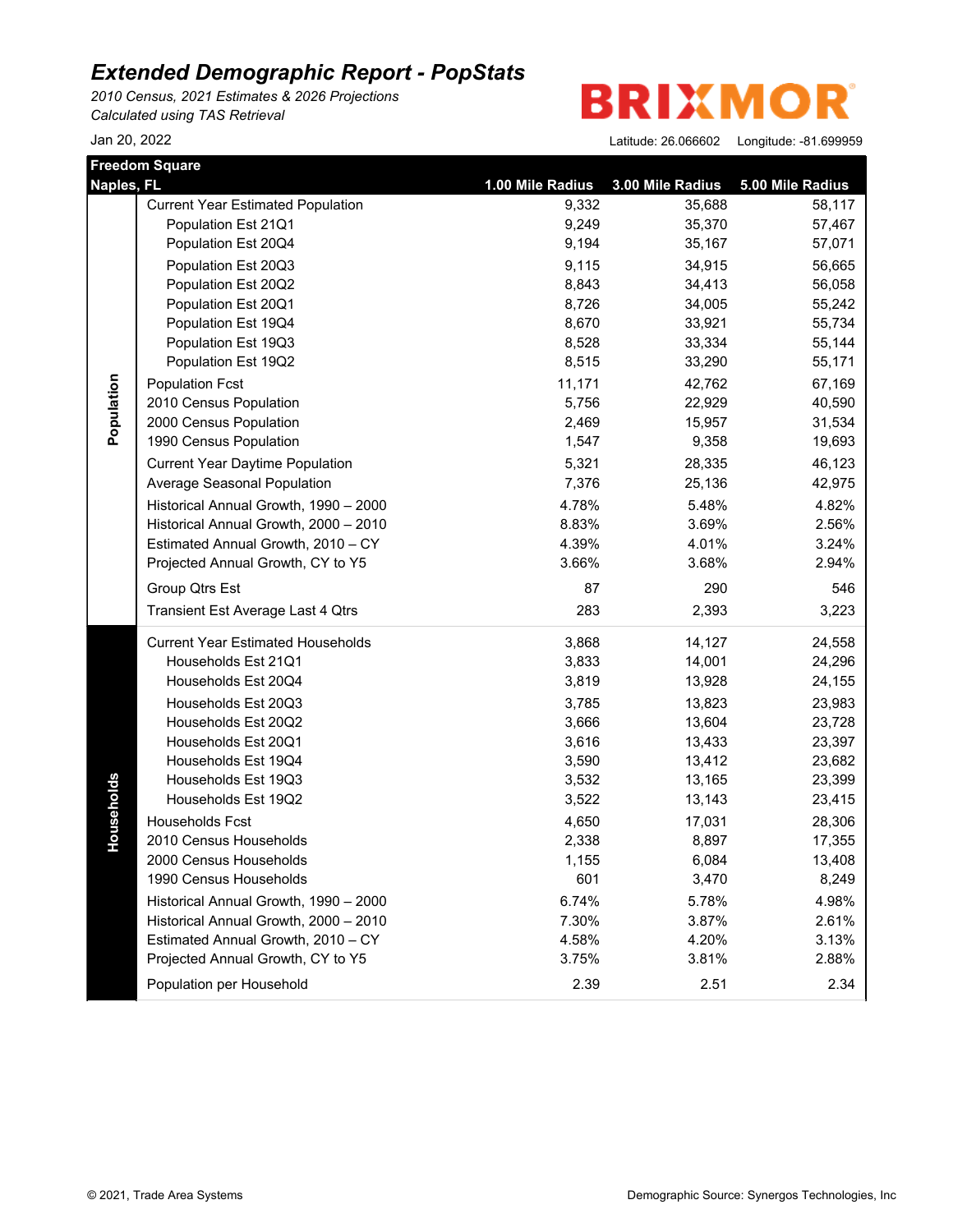*2010 Census, 2021 Estimates & 2026 Projections Calculated using TAS Retrieval*

**BRIXMOR** 

|            | <b>Freedom Square</b>                         |                  |                  |                  |
|------------|-----------------------------------------------|------------------|------------------|------------------|
| Naples, FL |                                               | 1.00 Mile Radius | 3.00 Mile Radius | 5.00 Mile Radius |
|            | HH Income \$500,000 or more                   | 1.7%             | 1.6%             | 1.6%             |
|            | HH Income \$250,000 to \$499,999              | 2.1%             | 1.9%             | 1.9%             |
|            | HH Income \$200,000 to \$249,999              | 4.9%             | 4.4%             | 4.4%             |
|            | HH Income \$175,000 to \$199,999              | 2.9%             | 2.7%             | 3.4%             |
|            | HH Income \$150,000 to \$174,999              | 4.1%             | 4.0%             | 4.3%             |
|            | HH Income \$100,000 to 149,999                | 17.0%            | 17.3%            | 16.6%            |
|            | HH Income \$75,000 to 99,999                  | 12.7%            | 12.6%            | 13.5%            |
|            | HH Income \$50,000 to 74,999                  | 19.6%            | 20.1%            | 19.1%            |
|            | HH Income \$35,000 to 49,999                  | 12.8%            | 13.3%            | 13.6%            |
|            | HH Income \$25,000 to 34,999                  | 9.2%             | 8.6%             | 8.5%             |
|            | HH Income \$15,000 to 24,999                  | 6.8%             | 6.8%             | 6.8%             |
|            | HH Income \$0 to 14,999                       | 6.1%             | 6.8%             | 6.3%             |
|            | Average Household Income                      | \$96,677         | \$96,025         | \$96,921         |
|            | Median Household Income                       | \$66,682         | \$65,769         | \$68,123         |
|            | Per Capita Income                             | \$40,379         | \$38,283         | \$41,247         |
|            | 2000 Average HH Income                        | \$58,059         | \$56,036         | \$56,991         |
|            | 2000 Median HH Income                         | \$35,653         | \$38,723         | \$40,271         |
|            | Disposable HH Income \$500,000 or more        | #N/A             | #N/A             | #N/A             |
|            | Disposable HH Income \$250,000 to \$499,999   | #N/A             | #N/A             | #N/A             |
|            | Disposable HH Income \$200,000 to \$249,999   | #N/A             | #N/A             | #N/A             |
|            | Disposable HH Income \$175,000 to \$199,999   | 2%               | 2%               | 2%               |
|            | Disposable HH Income \$150,000 to \$174,999   | 3%               | 3%               | 4%               |
|            | Disposable HH Income \$100,000 to \$149,999   | 15%              | 15%              | 15%              |
|            | Disposable HH Income \$75,000 to \$99,999     | 14%              | 14%              | 14%              |
|            | Disposable HH Income \$50,000 to \$74,999     | 19%              | 20%              | 19%              |
|            | Disposable HH Income \$35,000 to \$49,999     | 16%              | 16%              | 16%              |
|            | Disposable HH Income \$25,000 to \$34,999     | 11%              | 10%              | 10%              |
|            | Disposable HH Income \$15,000 to \$24,999     | 8%               | 8%               | 8%               |
|            | Disposable HH Income \$0 to\$14,999           | 7%               | 7%               | 7%               |
|            | Average Disposable Income                     | 76,924           | 75,443           | 76,419           |
|            | Median Disposable Income                      | 59,787           | 59,072           | 60,847           |
|            | Householder White - Count                     | 2,824            | 9,947            | 18,950           |
|            | Median HH Income                              | \$78,169         | \$75,715         | \$75,563         |
|            | Average HH Income                             | \$88,929         | \$87,453         | \$87,126         |
|            | Householder Black or African-American - Count | 302              | 1,318            | 1,651            |
|            | Median HH Income                              | \$63,347         | \$62,241         | \$62,924         |
|            | Average HH Income                             | \$68,654         | \$69,337         | \$69,091         |
|            | Householder Hispanic - Count                  | 652              | 2,479            | 3,410            |
|            | Median HH Income                              | \$55,001         | \$55,235         | \$54,865         |
|            | Average HH Income                             | \$60,235         | \$61,928         | \$62,046         |
|            | Householder Asian or Pacific Islander - Count | 16               | 88               | 153              |
|            | Median HH Income                              | \$39,112         | \$39,574         | \$36,247         |
|            | Average HH Income                             | \$89,358         | \$68,767         | \$56,095         |
|            | Householder Other or Pacific Islander - Count | 74               | 294              | 394              |
|            | Median HH Income                              | \$59,207         | \$70,526         | \$66,578         |
|            | Average HH Income                             | \$70,764         | \$75,549         | \$75,326         |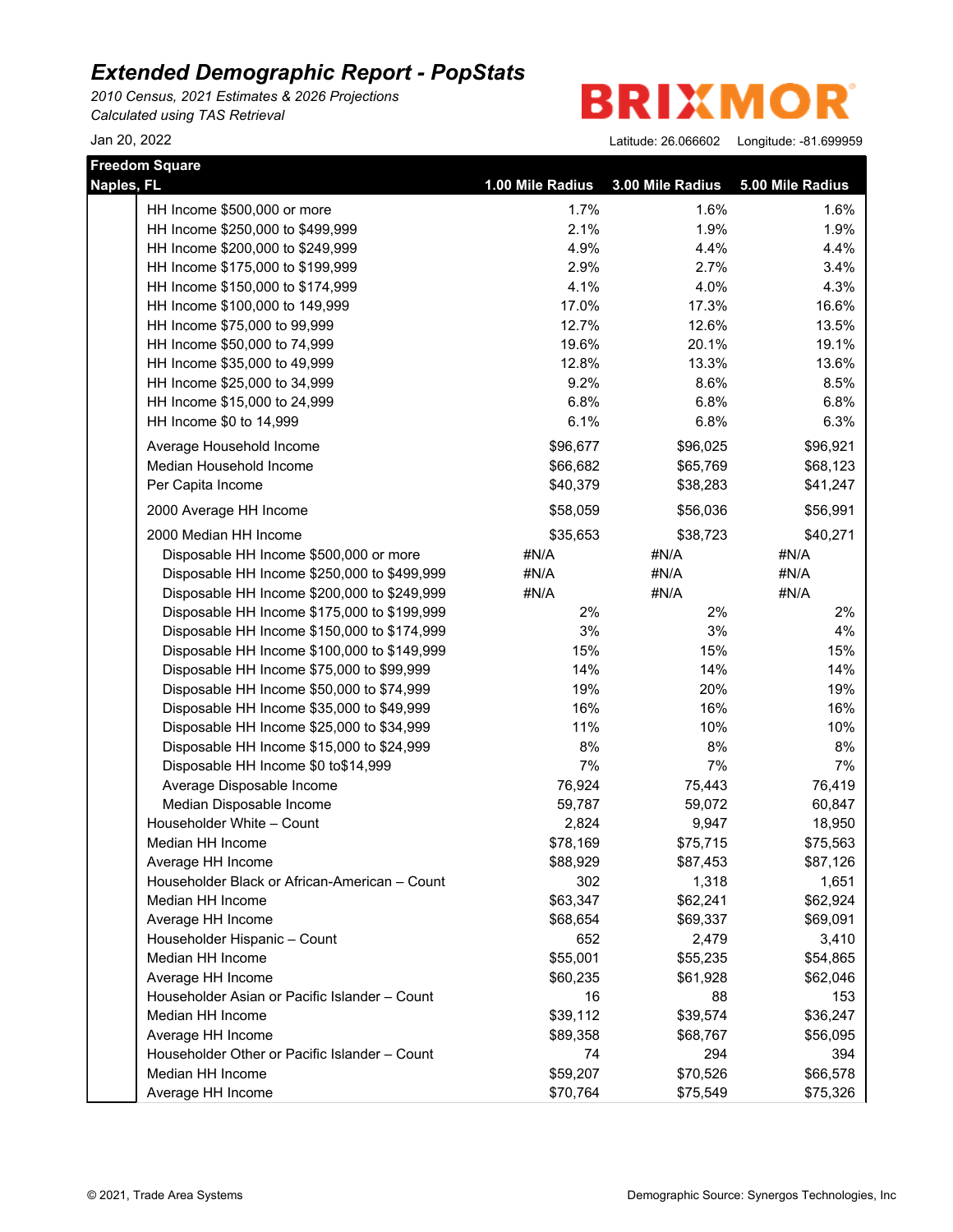*2010 Census, 2021 Estimates & 2026 Projections Calculated using TAS Retrieval*

| Naples, FL                | <b>Freedom Square</b>     | 1.00 Mile Radius | 3.00 Mile Radius | 5.00 Mile Radius |
|---------------------------|---------------------------|------------------|------------------|------------------|
|                           |                           |                  |                  |                  |
|                           | Male Population           | 4,505            | 17,474           | 27,888           |
| Gender                    | Female Population         | 4,827            | 18,214           | 30,229           |
|                           | Count of Pop 0 to 4 years | 472              | 1,846            | 2,705            |
|                           | Count of Pop 0 to 7 years | 695              | 2,705            | 4,000            |
|                           | Count of Pop 5 - 13       | 902              | 3,481            | 5,173            |
|                           | Count of Pop 14 - 18      | 464              | 1,820            | 2,594            |
|                           | Count of Pop 19 - 22      | 434              | 1,649            | 2,408            |
|                           | Count of Pop 22 - 25      | 301              | 1,141            | 1,681            |
|                           | Count of Pop 25 - 29      | 509              | 1,991            | 2,874            |
|                           | Count of Pop 30 - 34      | 458              | 1,836            | 2,609            |
|                           | Count of Pop 35 - 39      | 479              | 1,952            | 2,838            |
|                           | Count of Pop 40 - 44      | 481              | 1,935            | 2,848            |
|                           | Count of Pop 45 - 59      | 1,434            | 5,590            | 8,880            |
|                           | Count of Pop 60 - 74      | 1,663            | 6,341            | 11,260           |
|                           | Count of Pop 75 - 84      | 1,358            | 4,605            | 8,953            |
|                           | Count of Pop 85+          | 378              | 1,500            | 3,294            |
| by Age                    | % of Pop 0 to 4 years     | 5.1%             | 5.2%             | 4.7%             |
|                           | % of Pop 0 to 7 years     | 7.5%             | 7.6%             | 6.9%             |
| <b>Total Population</b>   | % of Pop 5 - 13           | 9.7%             | 9.8%             | 8.9%             |
|                           | % of Pop 14 - 18          | 5.0%             | 5.1%             | 4.5%             |
|                           | % of Pop 19 - 22          | 4.6%             | 4.6%             | 4.1%             |
|                           | % of Pop 22 - 25          | 3.2%             | 3.2%             | 2.9%             |
|                           | % of Pop 25 - 29          | 5.5%             | 5.6%             | 4.9%             |
|                           | % of Pop 30 - 34          | 4.9%             | 5.1%             | 4.5%             |
|                           | % of Pop 35 - 39          | 5.1%             | 5.5%             | 4.9%             |
|                           | % of Pop 40 - 44          | 5.2%             | 5.4%             | 4.9%             |
|                           | % of Pop 45 - 59          | 15.4%            | 15.7%            | 15.3%            |
|                           | % of Pop 60 - 74          | 17.8%            | 17.8%            | 19.4%            |
|                           | % of Pop 75 - 84          | 14.6%            | 12.9%            | 15.4%            |
|                           | % of Pop 85+              | 4.1%             | 4.2%             | 5.7%             |
|                           | Median Age                | 46.8             | 45.5             | 50.9             |
|                           | Average Age               | 46.1             | 45.4             | 48.4             |
|                           | % of Pop 0 to 4 years     | 5.4%             | 5.4%             | 5.0%             |
|                           | % of Pop 5 - 13           | 10.1%            | 10.1%            | 9.4%             |
|                           | % of Pop 14 - 18          | 5.2%             | 5.3%             | 4.7%             |
|                           | % of Pop 19 - 22          | 5.0%             | 4.9%             | 4.4%             |
|                           | % of Pop 22 - 25          | 3.5%             | 3.4%             | 3.1%             |
|                           | % of Pop 25 - 29          | 5.9%             | 6.0%             | 5.3%             |
|                           | % of Pop 30 - 34          | 5.3%             | 5.5%             | 4.9%             |
|                           | % of Pop 35 - 39          | 5.3%             | 5.7%             | 5.1%             |
|                           | % of Pop 40 - 44          | 5.3%             | 5.7%             | 5.2%             |
| Male Population<br>by Age | % of Pop 45 - 59          | 15.7%            | 16.2%            | 15.9%            |
|                           | % of Pop 75 - 84          | 14.1%            | 12.3%            | 14.4%            |
|                           | % of Pop 60 - 74          | 15.5%            | 15.9%            | 17.4%            |
|                           | % of Pop 85+              | 3.8%             | 3.7%             | 5.1%             |
|                           | Median Age                | 44.1             | 43.3             | 47.8             |
|                           | Average Age               | 44.7             | 44.0             | 46.7             |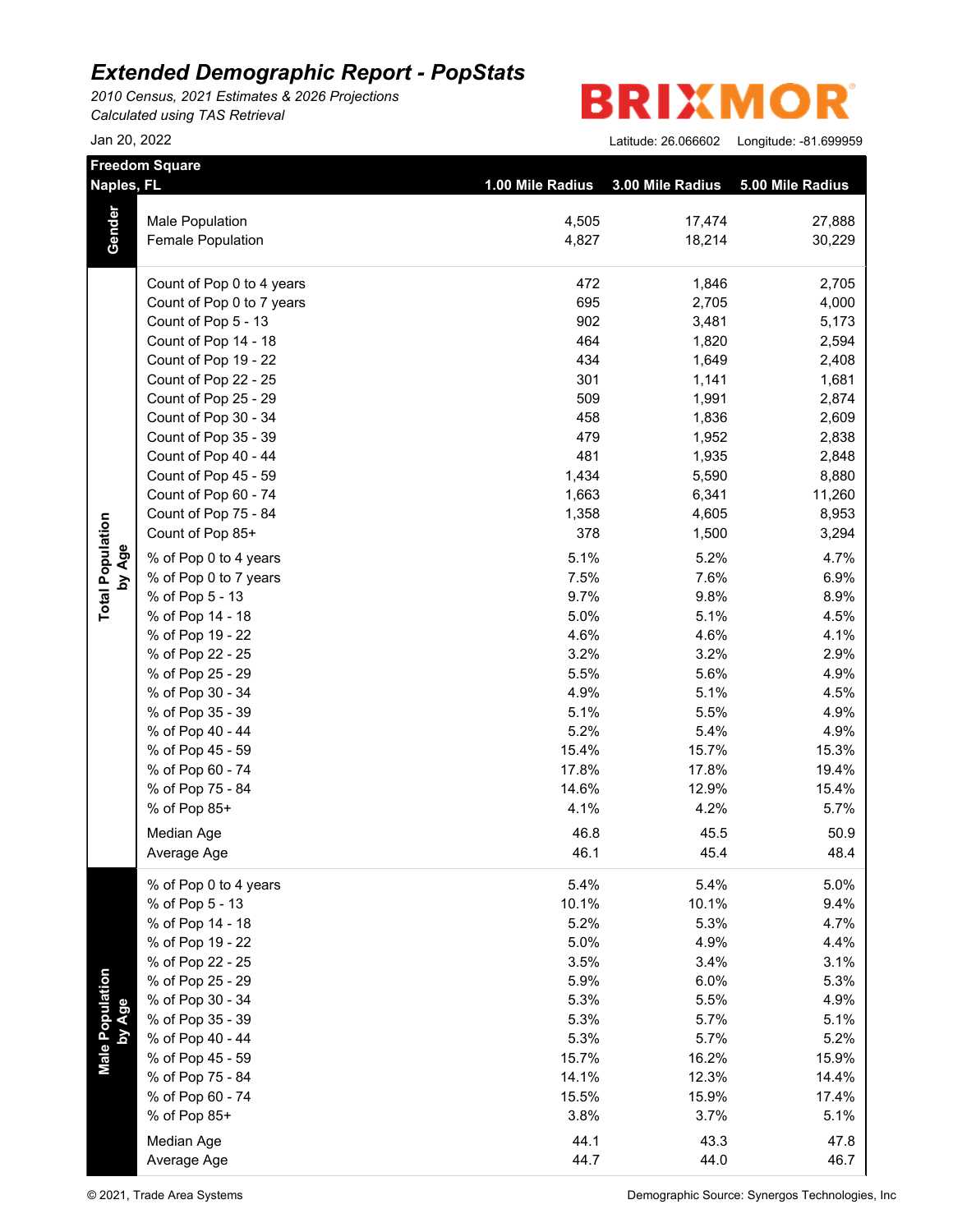*2010 Census, 2021 Estimates & 2026 Projections Calculated using TAS Retrieval*

| <b>BRIXMOR®</b> |  |
|-----------------|--|
|-----------------|--|

| Naples, FL         | <b>Freedom Square</b>                         | 1.00 Mile Radius | 3.00 Mile Radius | 5.00 Mile Radius |
|--------------------|-----------------------------------------------|------------------|------------------|------------------|
|                    | % of Pop 0 to 4 years                         | 4.8%             | 4.9%             | 4.4%             |
|                    | % of Pop 5 - 13                               | 9.2%             | 9.4%             | 8.5%             |
|                    | % of Pop 14 - 18                              | 4.8%             | 4.9%             | 4.2%             |
|                    | % of Pop 19 - 22                              | 4.3%             | 4.4%             | 3.9%             |
|                    | % of Pop 22 - 25                              | 2.9%             | 3.0%             | 2.7%             |
|                    | % of Pop 25 - 29                              | 5.1%             | 5.2%             | 4.6%             |
|                    | % of Pop 30 - 34                              | 4.5%             | 4.8%             | 4.1%             |
| by Age             | % of Pop 35 - 39                              | 5.0%             | 5.3%             | 4.7%             |
|                    | % of Pop 40 - 44                              | 5.0%             | 5.2%             | 4.7%             |
| Female Population  | % of Pop 45 - 59                              | 15.1%            | 15.2%            | 14.7%            |
|                    | % of Pop 60 - 74                              | 20.0%            | 19.6%            | 21.2%            |
|                    | % of Pop 75 - 84                              | 15.0%            | 13.5%            | 16.3%            |
|                    | % of Pop 85+                                  | 4.3%             | 4.6%             | 6.2%             |
|                    |                                               |                  |                  |                  |
|                    | Median Age                                    | 49.0             | 47.9             | 54.0             |
|                    | Average Age                                   | 47.4             | 46.7             | 49.9             |
|                    | Count of White                                | 7,429            | 28,582           | 48,137           |
|                    | Count of Black or African-American            | 1,386            | 4,500            | 6,243            |
|                    | Count of Asian or Pacific Islander            | 47               | 279              | 467              |
|                    | Count of Other races                          | 469              | 2,328            | 3,269            |
| Race               | White                                         | 79.6%            | 80.1%            | 82.8%            |
|                    | <b>Black or African American</b>              | 14.9%            | 12.6%            | 10.7%            |
|                    | Asian                                         | 0.5%             | 0.8%             | 0.8%             |
|                    | <b>Other Races</b>                            | 5.0%             | 6.5%             | 5.6%             |
|                    | Speak English at Home                         | 61.5%            | 58.8%            | 66.0%            |
|                    | Speak Spanish at Home                         | 23.9%            | 26.1%            | 21.5%            |
|                    | Speak French or French Creole at Home         | 11.4%            | 12.0%            | 9.2%             |
|                    | Speak German at Home                          | 0.6%             | 0.6%             | 0.8%             |
|                    | Speak Russian or Other Slavic Language at Hor | 0.1%             | 0.2%             | 0.3%             |
| Language<br>Spoken | Speak Other Indo-European Language at Home    | 1.7%             | 1.5%             | 1.4%             |
|                    | Speak Chinese at Home                         | 0.0%             | 0.0%             | 0.0%             |
|                    | Speak Korean at Home                          | 0.0%             | 0.0%             | 0.0%             |
|                    | Speak Vietnamese at Home                      | 0.3%             | 0.5%             | 0.3%             |
|                    | Speak Other Asian Language at Home            | 0.1%             | $0.1\%$          | 0.1%             |
|                    | Speak Tagalog and Other Pacific Languages at  | 0.1%             | 0.0%             | 0.1%             |
|                    | Speak Other Language at Home                  | 0.3%             | 0.2%             | 0.2%             |
|                    | <b>Hispanic Population</b>                    | 2,384            | 10,957           | 14,918           |
|                    | <b>Hispanic Population Percent</b>            | 25.5%            | 30.7%            | 25.7%            |
|                    | Mexican                                       | 52.1%            | 59.4%            | 55.2%            |
|                    | Puerto Rican                                  | 3.8%             | 2.8%             | 3.4%             |
|                    | Cuban                                         | 33.0%            | 19.3%            | 19.6%            |
|                    | Dominican                                     | 1.0%             | 1.9%             | 2.1%             |
|                    | <b>Central American</b>                       | 3.9%             | 7.9%             |                  |
| Hispanic           |                                               |                  |                  | 8.6%             |
|                    | South American                                | 4.5%             | 5.8%             | 7.4%             |
|                    | <b>Other Hispanic</b>                         | 1.7%             | 2.9%             | 3.6%             |
|                    | 2000 Hispanic Population Percent              | 22%              | 34%              | 23%              |
|                    | 1990 Hispanic Population Percent              | 6%               | 19%              | 13%              |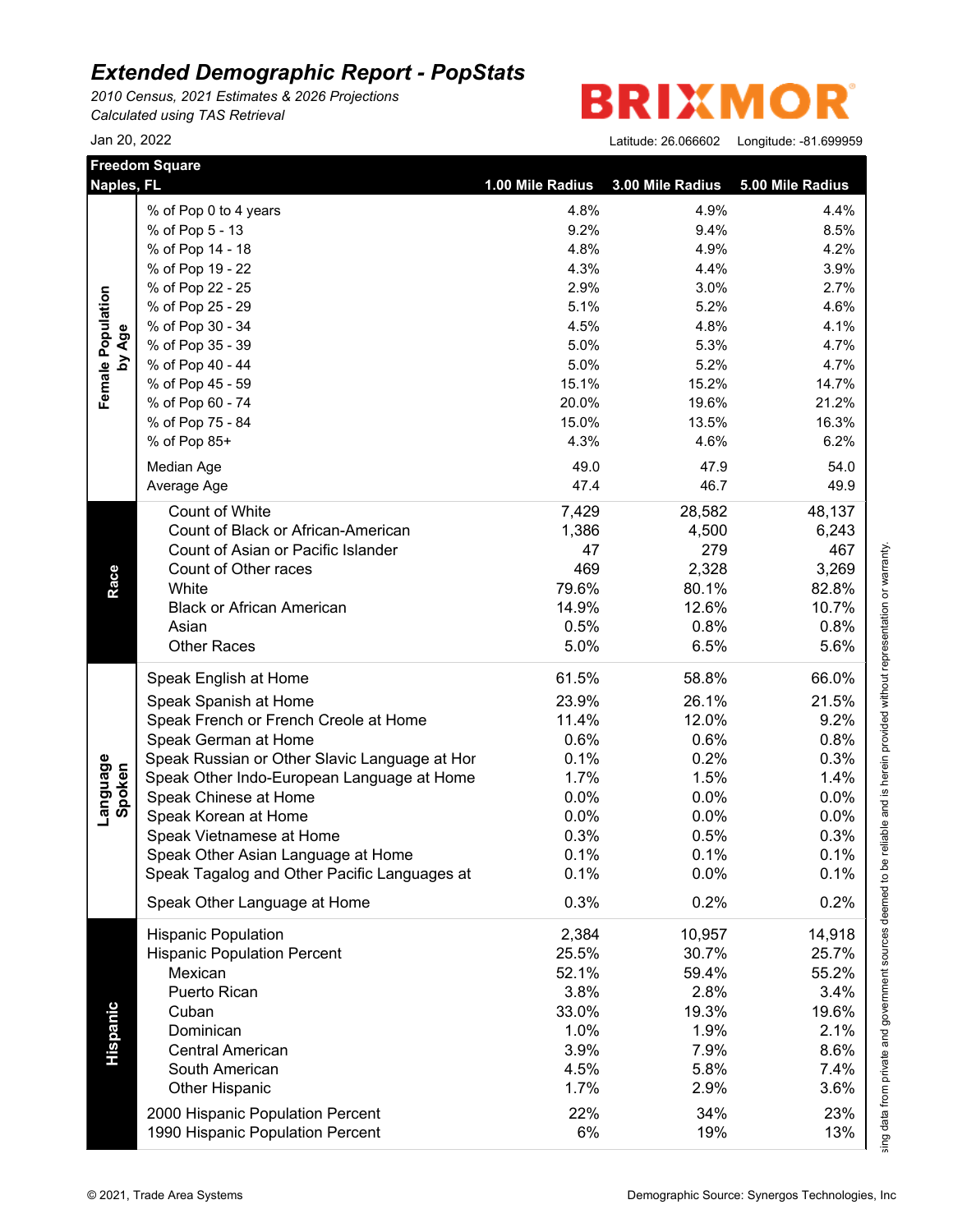*2010 Census, 2021 Estimates & 2026 Projections Calculated using TAS Retrieval*

**BRIXMO** R

|                        | <b>Freedom Square</b>                              |                  |                  |                  |
|------------------------|----------------------------------------------------|------------------|------------------|------------------|
| Naples, FL             |                                                    | 1.00 Mile Radius | 3.00 Mile Radius | 5.00 Mile Radius |
|                        | American (percent of total population)             | 8.0%             | 6.1%             | 7.0%             |
|                        | American                                           | 7.7%             | 5.8%             | 6.7%             |
|                        | Native American (ie. Indian/Eskimo)                | 0.3%             | 0.3%             | 0.2%             |
|                        | Hawaiian/Pacific Islander                          | 0.0%             | 0.0%             | 0.0%             |
|                        | Asian (percent of total population)                | 0.5%             | 0.8%             | 0.8%             |
|                        | Chinese                                            | $0.0\%$          | $0.0\%$          | 0.0%             |
|                        | Japanese                                           | $0.0\%$          | $0.0\%$          | $0.0\%$          |
|                        | Korean<br>South Central Asian (ie. Indian)         | $0.0\%$<br>0.2%  | $0.0\%$<br>0.3%  | $0.0\%$<br>0.2%  |
|                        | South East Asian (ie. Vietnamese)                  | 0.3%             | 0.4%             | 0.4%             |
|                        | <b>Other Asian</b>                                 | $0.0\%$          | 0.1%             | 0.1%             |
|                        | European (percent of total population)             | 27.8%            | 26.9%            | 33.7%            |
|                        | <b>British</b>                                     | 4.2%             | 4.2%             | 5.5%             |
|                        | Dutch<br>French                                    | 0.6%<br>1.2%     | 0.5%<br>1.2%     | 0.6%<br>1.5%     |
|                        | German                                             | 6.0%             | 5.7%             | 7.0%             |
|                        | Italian                                            | 4.6%             | 4.6%             | 5.5%             |
|                        | Polish                                             | 1.2%             | 1.1%             | 1.5%             |
|                        | Scandinavian                                       | 1.2%             | 1.1%             | 1.6%             |
|                        | Scotch/Irish<br>Other European (ie. Greek/Russian) | 5.9%<br>2.9%     | 5.7%<br>2.8%     | 7.2%<br>3.2%     |
|                        |                                                    |                  |                  |                  |
|                        | Middle Eastern                                     | 0.3%             | 0.3%             | 0.4%             |
|                        | <b>Other Ancestry</b>                              | 30.6%            | 28.0%            | 24.4%            |
|                        | <b>Unclassified Ancestry</b>                       | 7.3%             | 7.4%             | 8.2%             |
|                        | Adult Population (25 Years or Older)               | 6,760            | 25,751           | 43,557           |
|                        | Elementary (0 to 8)                                | 7.7%             | 10.1%            | 7.1%             |
|                        | Some High School (9 to 11)                         | 7.8%             | 6.8%             | 6.3%             |
|                        | High School Graduate (12)                          | 29.7%            | 29.7%            | 29.6%            |
| Education<br>(Age 25+) | Some College (13 to 16)                            | 17.0%            | 16.6%            | 18.5%            |
|                        | Associates Degree Only                             | 6.4%             | 6.3%             | 6.6%             |
|                        | <b>Bachelors Degree Only</b>                       | 20.1%            | 19.3%            | 20.0%            |
|                        | <b>Graduate Degree</b>                             | 11.2%            | 11.2%            | 12.0%            |
|                        | % College (4+)                                     | 31.3%            | 30.5%            | 32.0%            |
|                        | Total Households - count                           | 3,868            | 14,127           | 24,558           |
|                        | One Person HHs - count                             | 867              | 3,313            | 6,518            |
|                        | Family HHs - count                                 | 2,786            | 9,988            | 16,751           |
|                        | Married Couple - count                             | 2,282            | 8,344            | 13,962           |
|                        | w/own children - count                             | 459              | 1,821            | 2,245            |
|                        | w/out own children - count                         | 1,823            | 6,523            | 11,717           |
|                        | Male Householder - count                           | 135              | 433              | 636              |
|                        | Female Householder - count                         | 369              | 1,211            | 2,153            |
| Type                   | Non-Family Households - count                      | 215              | 826              | 1,289            |
| Household              | 1 Person Household                                 | 22.4%            | 23.4%            | 26.5%            |
|                        | 2 Person Household                                 | 48.9%            | 44.9%            | 46.8%            |
|                        | 3 Person Household                                 | 9.7%             | 10.4%            | 9.5%             |
|                        | 4 Person Household                                 | 8.7%             | 8.8%             | 7.6%             |
|                        | 5 Person Household                                 | 5.7%             | 5.9%             | 4.8%             |
|                        | 6 Person Household                                 | 2.3%             | 3.0%             | 2.3%             |
|                        | 7+ Person Household                                | 2.3%             | 3.5%             | 2.5%             |
|                        | % Households With Children                         | 19.9%            | 19.5%            | 15.1%            |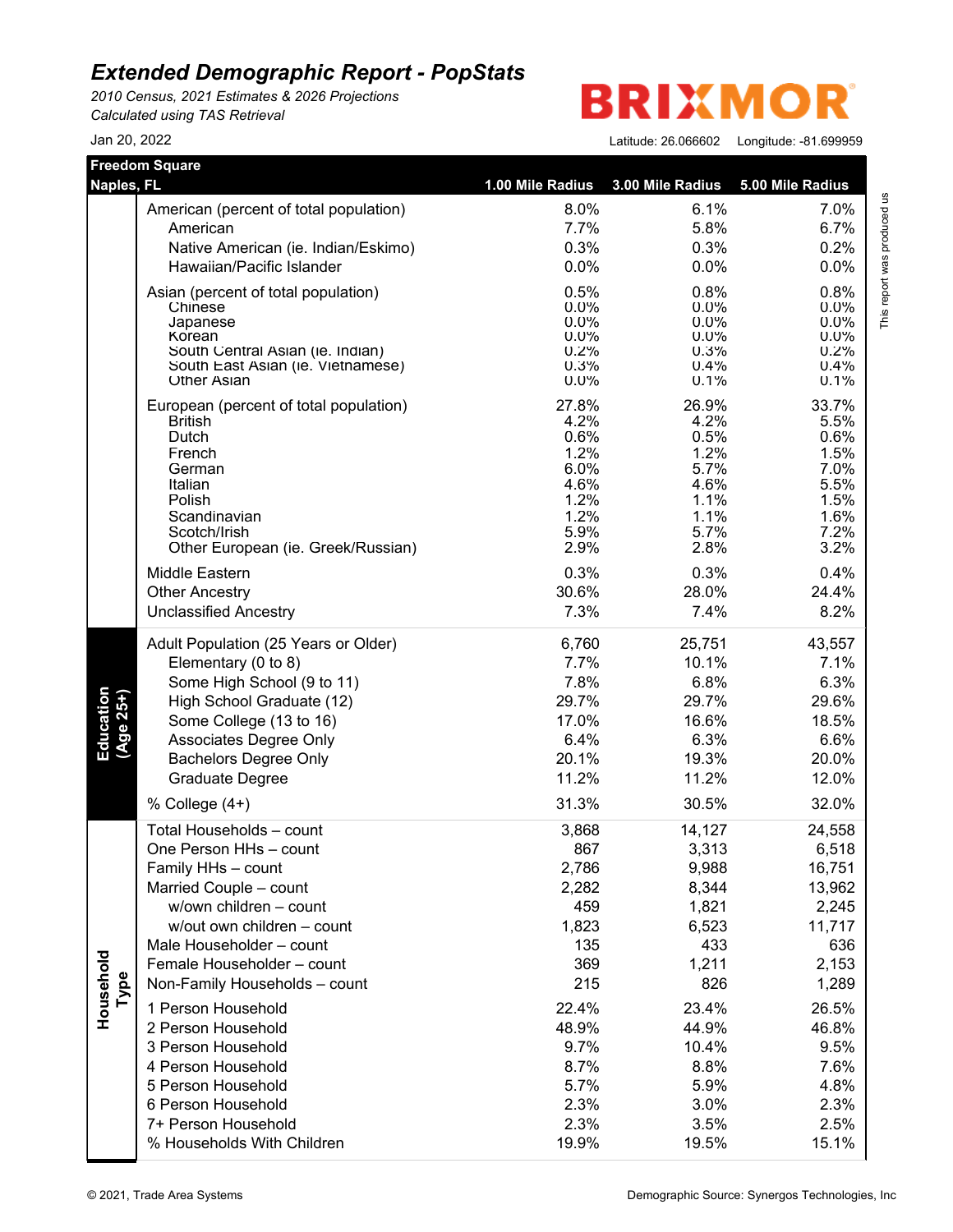*2010 Census, 2021 Estimates & 2026 Projections Calculated using TAS Retrieval*

**BRIXMO** R

|                                       | <b>Freedom Square</b>                                              |                  |                  |                  |
|---------------------------------------|--------------------------------------------------------------------|------------------|------------------|------------------|
| <b>Naples, FL</b>                     |                                                                    | 1.00 Mile Radius | 3.00 Mile Radius | 5.00 Mile Radius |
|                                       | <b>Total Housing Units</b>                                         | 6,293            | 22,509           | 39,298           |
|                                       | <b>Owner Occupied Percent</b>                                      | 45.4%            | 45.3%            | 46.7%            |
|                                       | <b>Renter Occupied Percent</b>                                     | 16.1%            | 17.5%            | 15.8%            |
|                                       | <b>Vacant Housing Percent</b><br>Total Housing Units (Census 2000) | 38.5%<br>1,807   | 37.2%<br>9,227   | 37.5%<br>19,666  |
|                                       | For Rent (Census 2000)                                             | 6%               | 7%               | 5%               |
|                                       | For Sale (Census 2000)                                             | 5%               | 4%               | 5%               |
|                                       | Rented or Sold, (Census 2000)                                      | 1%               | 1%               | 1%               |
|                                       | Seasonal (Census 2014)                                             | 76%              | 74%              | 79%              |
|                                       | Other (Census 2000)                                                | 2%               | 1%               | 1%               |
|                                       |                                                                    |                  |                  |                  |
|                                       | Homes Built 1990 to 2000                                           | 45%              | 41%              | 39%              |
|                                       | Homes Built 1980 to 1989                                           | 27%              | 34%              | 35%              |
|                                       | Homes Built 1970 to 1979                                           | 20%              | 18%              | 20%              |
| Homes Built<br>By Year                | Homes Built 1960 to 1969                                           | 5%               | 4%               | 4%               |
|                                       | Homes Built 1950 to 1959                                           | 2%               | 1%               | 1%               |
|                                       | Homes Built 1940 to 1949                                           | $0\%$            | 0%               | 0%               |
|                                       | Homes Built Before 1939                                            | 1%               | 1%               | 1%               |
|                                       | 1 Unit                                                             | 30%              | 33%              | 34%              |
| Structure<br>Units in                 | 2 - 9 Units                                                        | 12%              | 17%              | 18%              |
|                                       | Greater than 10 Units                                              | 13%              | 15%              | 22%              |
|                                       | <b>Mobilie Trailer</b>                                             | 40%              | 31%              | 22%              |
|                                       | <b>Other Units</b>                                                 | 5%               | 6%               | 3%               |
|                                       | Property Value \$1,000,000 or more                                 | 10.5%            | 10.2%            | 8.2%             |
|                                       | Property Value \$750,000 to \$999,999                              | 12.9%            | 11.9%            | 9.1%             |
|                                       | Property Value \$500,000 to \$749,999                              | 25.9%            | 25.0%            | 23.1%            |
|                                       | Property Value \$400,000 to \$499,999                              | 11.0%            | 11.6%            | 12.5%            |
|                                       | Property Value \$300,000, to \$399,999                             | 9.3%             | 11.5%            | 13.5%            |
| (Owner Occupied)<br><b>Home Value</b> | Property Value \$200,000 to \$299,999                              | 7.0%             | 11.1%            | 15.3%            |
|                                       | Property Value \$150,000 to \$199,999                              | 10.0%            | 7.2%             | 6.9%             |
|                                       | Property Value \$100,000 to \$149,999                              | 3.3%             | 3.4%             | 3.5%             |
|                                       | Property Value \$60,000 to \$99,999                                | 2.0%             | 1.9%             | 1.8%             |
|                                       | Property Value \$40,000 to \$59,999                                | 1.4%             | 0.7%             | 0.9%             |
|                                       | Property Value \$0 to \$39,999                                     | 3.6%             | 1.8%             | 2.4%             |
|                                       | <b>Median Home Value</b>                                           | \$508,564        | \$490,743        | \$435,050        |
|                                       | <b>Median Rent</b>                                                 | \$665            | \$737            | \$732            |
|                                       | \$0 and under - percent                                            | 16.3%            | 16.4%            | 16.0%            |
|                                       | \$1 to \$4999 - percent                                            | 8.1%             | 8.2%             | 7.9%             |
|                                       | \$5k to \$9999 - percent                                           | 4.3%             | 4.3%             | 4.2%             |
|                                       | \$10k to \$24999 - percent                                         | 6.2%             | 6.1%             | 6.1%             |
| per Household                         | \$25k to \$49999 - percent                                         | 6.8%             | 6.8%             | 6.7%             |
| Wealth                                | \$50k to \$99999 - percent                                         | 10.4%            | 10.4%            | 10.5%            |
|                                       | \$100k to \$249999 - percent                                       | 18.8%            | 18.8%            | 19.1%            |
|                                       | \$250k to \$499999 - percent                                       | 13.8%            | 13.7%            | 14.0%            |
|                                       | \$500k+ - percent                                                  | 15.3%            | 15.3%            | 15.6%            |
|                                       | Median HH Wealth                                                   | \$90,213         | \$89,440         | \$93,889         |
|                                       | Avg HH Wealth                                                      | \$249,854        | \$248,978        | \$254,261        |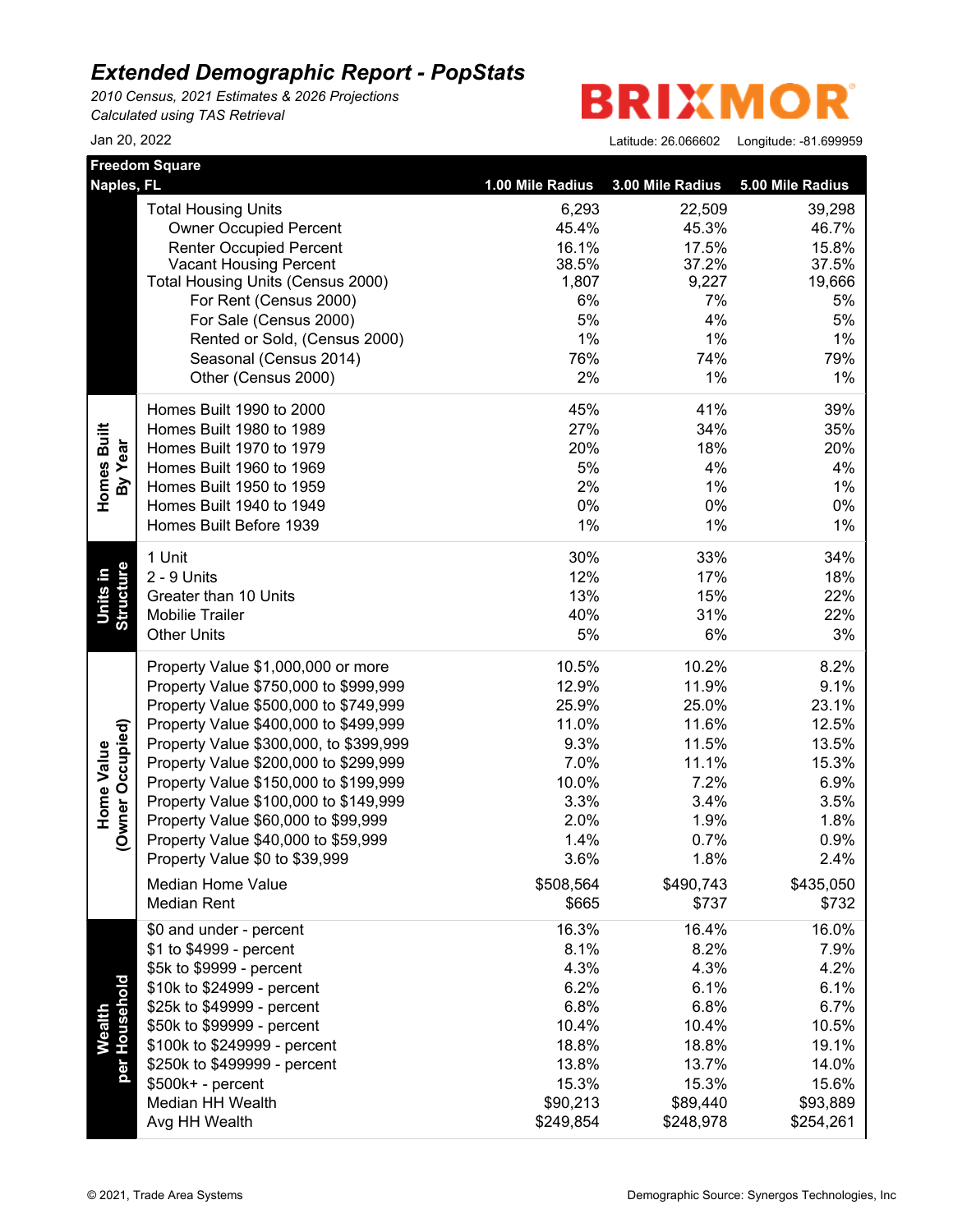*2010 Census, 2021 Estimates & 2026 Projections Calculated using TAS Retrieval*

**BRIXMOR** 

| Naples, FL                   |                                                                    |                  |                  |                  |
|------------------------------|--------------------------------------------------------------------|------------------|------------------|------------------|
|                              |                                                                    | 1.00 Mile Radius | 3.00 Mile Radius | 5.00 Mile Radius |
| Economic                     |                                                                    |                  |                  |                  |
|                              | <b>Economic Viability Local</b>                                    | 282<br>108       | 273<br>105       | 276<br>106       |
| Viability                    | <b>Economic Viability Indexed</b>                                  |                  |                  |                  |
|                              | Employed Civilian Pop 16+ by Occupation                            | 3,688            | 14,194           | 21,879           |
|                              | Managerial/Executive                                               | 7.6%             | 8.6%             | 11.0%            |
| (Employed Civilians Age 16+) | <b>Professional Specialty</b>                                      | 14.0%            | 13.7%            | 13.6%            |
|                              | <b>Healthcare Support</b>                                          | 7.1%             | 6.8%             | 5.9%             |
|                              | Sales                                                              | 9.0%             | 11.5%            | 12.6%            |
|                              | Office & Administrative Support                                    | 8.2%             | 7.7%             | 9.8%             |
|                              | <b>Protective Service</b>                                          | 0.6%             | 0.5%             | 0.7%             |
|                              | <b>Food Preperation</b>                                            | 15.9%            | 15.5%            | 13.8%            |
|                              | <b>Building Maintenance &amp; Cleaning</b>                         | 9.9%             | 11.8%            | 9.5%             |
|                              | <b>Personal Care</b>                                               | 3.5%             | 2.2%             | 2.9%             |
|                              | Farming, Fishing, & Forestry                                       | 1.4%             | 0.8%             | 0.8%             |
|                              | Construction                                                       | 9.1%             | 11.0%            | 9.7%             |
|                              | Production & Transportation                                        | 13.6%            | 10.0%            | 9.7%             |
|                              | <b>Percent White Collar Workers</b>                                | 46.0%            | 48.3%            | 52.9%            |
|                              | <b>Percent Blue Collar Workers</b>                                 | 54.0%            | 51.7%            | 47.1%            |
|                              | Agriculture/Mining/Construction                                    | 9.0%             | 10.2%            | 9.5%             |
|                              | Manufacturing                                                      | 2.3%             | 1.8%             | 2.5%             |
|                              | Transportation                                                     | 5.8%             | 4.8%             | 4.5%             |
|                              | Information                                                        | 1.9%             | 2.2%             | 1.6%             |
|                              | Wholesale/Retail                                                   | 18.2%            | 14.1%            | 15.2%            |
|                              | Finance, Insurance, Real Estate                                    | 7.8%             | 6.2%             | 7.1%             |
|                              | <b>Professional Services</b>                                       | 4.8%             | 5.1%             | 6.2%             |
|                              | <b>Management Services</b>                                         | 0.0%             | 0.0%             | 0.0%             |
|                              | <b>Administrative/Waste Services</b>                               | 8.0%             | 8.2%             | 7.7%             |
| (Employed Civilians Age 16+) | <b>Educational Services</b>                                        | 15.6%            | 16.7%            | 16.7%            |
|                              | <b>Entertainment Services</b>                                      | 20.3%            | 23.9%            | 21.5%            |
|                              | <b>Other Professional Services</b><br><b>Public Administration</b> | 5.1%<br>1.2%     | 5.1%<br>1.6%     | 5.6%<br>2.0%     |
|                              | Drive to Work Alone                                                | 71.9%            | 75.6%            | 76.7%            |
|                              | Drive to Work Carpool                                              | 14.1%            | 17.0%            | 15.8%            |
|                              | Travel to Work by Public Transportation                            | 7.4%             | 2.4%             | 1.7%             |
| To Work                      | Drive to Work on Motorcycle                                        | 0.0%             | 0.0%             | 0.2%             |
|                              | Drive to Work on Bicycle                                           | 1.0%             | 0.7%             | 0.7%             |
|                              | Walked to Work                                                     | 1.5%             | 1.7%             | 1.3%             |
|                              | <b>Other Means</b>                                                 | 0.9%             | 1.2%             | 1.2%             |
|                              | Work at Home                                                       | 3.1%             | 1.3%             | 2.4%             |